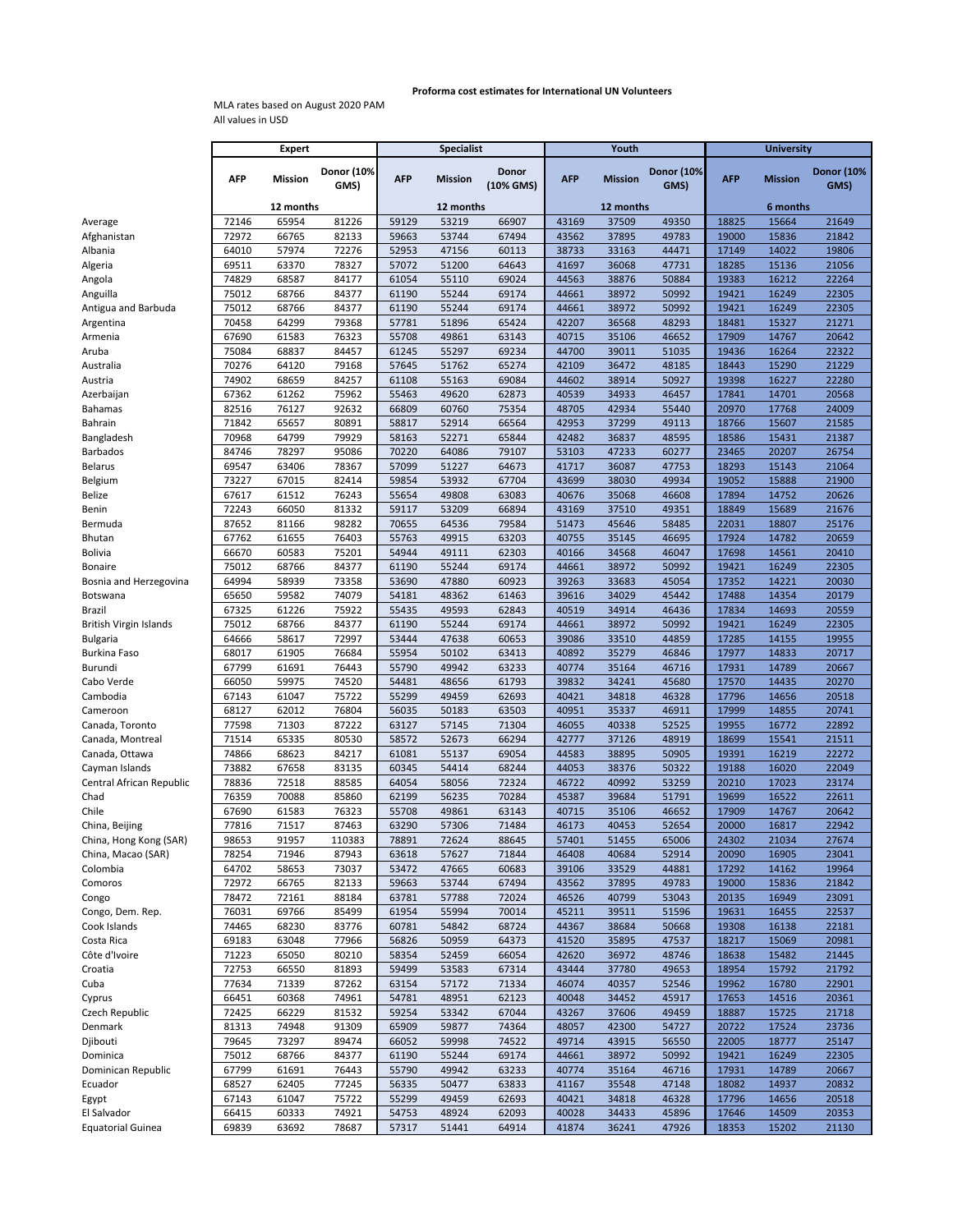|                                  | <b>Expert</b>  |                    |                | <b>Specialist</b> |                    |                |                | Youth              |                   | <b>University</b> |                   |                   |
|----------------------------------|----------------|--------------------|----------------|-------------------|--------------------|----------------|----------------|--------------------|-------------------|-------------------|-------------------|-------------------|
|                                  |                |                    | Donor (10%     |                   |                    | Donor          |                |                    | <b>Donor (10%</b> |                   |                   | <b>Donor (10%</b> |
|                                  | <b>AFP</b>     | Mission            | GMS)           | <b>AFP</b>        | <b>Mission</b>     | (10% GMS)      | <b>AFP</b>     | <b>Mission</b>     | GMS)              | <b>AFP</b>        | <b>Mission</b>    | GMS)              |
|                                  |                |                    |                |                   |                    |                |                |                    |                   |                   |                   |                   |
| Eritrea                          | 75376          | 12 months<br>69123 | 84778          | 61463             | 12 months<br>55512 | 69474          | 44857          | 12 months<br>39164 | 51208             | 19496             | 6 months<br>16323 | 22388             |
| Estonia                          | 68309          | 62191              | 77004          | 56172             | 50316              | 63653          | 41049          | 35433              | 47019             | 18037             | 14892             | 20783             |
| Eswatini                         | 62772          | 56759              | 70913          | 52026             | 46246              | 59093          | 38065          | 32510              | 43736             | 16894             | 13772             | 19525             |
| Ethiopia                         | 72207          | 66014              | 81292          | 59090             | 53182              | 66864          | 43150          | 37491              | 49329             | 18842             | 15681             | 21668             |
| Fiji                             | 69220          | 63084              | 78006          | 56854             | 50986              | 64403          | 41540          | 35914              | 47558             | 18225             | 15077             | 20990             |
| Finland                          | 72789          | 66586              | 81933          | 59527             | 53610              | 67344          | 43464          | 37799              | 49675             | 18962             | 15799             | 21800             |
| France, Lyon and Elsewhere       | 74757          | 68516              | 84097          | 60999             | 55056              | 68964          | 44524          | 38837              | 50841             | 19368             | 16197             | 22247             |
| France, Paris                    | 76068          | 69802              | 85539          | 61981             | 56020              | 70044          | 45230          | 39530              | 51618             | 19639             | 16463             | 22545             |
| French Guiana                    | 71587          | 65407              | 80611          | 58626             | 52727              | 66354          | 42816          | 37164              | 48962             | 18714             | 15556             | 21527             |
| Gabon                            | 77634          | 71339              | 87262          | 63154             | 57172              | 71334          | 46074          | 40357              | 52546             | 19962             | 16780             | 22901             |
| Gambia                           | 69256          | 63120              | 78046          | 56881             | 51013              | 64433          | 41560          | 35933              | 47580             | 18232             | 15084             | 20998             |
| Georgia                          | 64192          | 58153              | 72476          | 53090             | 47290              | 60263          | 38831          | 33260              | 44579             | 17187             | 14059             | 19848             |
| Germany, Berlin<br>Germany, Bonn | 71988<br>69875 | 65800<br>63727     | 81051<br>78727 | 58926<br>57345    | 53021<br>51468     | 66684<br>64944 | 43032<br>41893 | 37376<br>36260     | 49200<br>47947    | 18796<br>18360    | 15637<br>15209    | 21618<br>21138    |
| Germany, Dresden                 | 69875          | 63727              | 78727          | 57345             | 51468              | 64944          | 41893          | 36260              | 47947             | 18360             | 15209             | 21138             |
| Germany, Hamburg                 | 72571          | 66372              | 81692          | 59363             | 53450              | 67164          | 43346          | 37683              | 49545             | 18917             | 15755             | 21751             |
| Germany, Munich                  | 74064          | 67837              | 83335          | 60481             | 54548              | 68394          | 44151          | 38472              | 50430             | 19225             | 16057             | 22090             |
| Germany, Frankfurt               | 71842          | 65657              | 80891          | 58817             | 52914              | 66564          | 42953          | 37299              | 49113             | 18766             | 15607             | 21585             |
| Ghana                            | 72352          | 66157              | 81452          | 59199             | 53289              | 66984          | 43228          | 37568              | 49415             | 18872             | 15711             | 21701             |
| Gibraltar                        | 79565          | 73233              | 89386          | 64600             | 58591              | 72924          | 47115          | 41376              | 53691             | 20361             | 17170             | 23339             |
| Greece                           | 67726          | 61619              | 76363          | 55735             | 49888              | 63173          | 40735          | 35125              | 46673             | 17916             | 14774             | 20650             |
| Grenada                          | 75012          | 68766              | 84377          | 61190             | 55244              | 69174          | 44661          | 38972              | 50992             | 19421             | 16249             | 22305             |
| Guatemala                        | 69001          | 62870              | 77766          | 56690             | 50825              | 64223          | 41422          | 35799              | 47429             | 18180             | 15032             | 20940             |
| Guinea                           | 71733          | 65550              | 80771          | 58736             | 52834              | 66474          | 42894          | 37241              | 49048             | 18744             | 15585             | 21560             |
| Guinea Bissau                    | 68491          | 62369              | 77205          | 56308             | 50450              | 63803          | 41147          | 35529              | 47127             | 18074             | 14929             | 20824             |
| Guyana                           | 73337          | 67121              | 82535          | 60110             | 54181              | 67986          | 44078          | 38400              | 50350             | 19278             | 16109             | 22148             |
| Haiti<br>Honduras                | 73700<br>68600 | 67479<br>62477     | 82935<br>77325 | 60208<br>56390    | 54280<br>50531     | 68094<br>63893 | 43954<br>41206 | 38280<br>35587     | 50214<br>47191    | 19150<br>18097    | 15983<br>14951    | 22007<br>20849    |
| Hungary                          | 68272          | 62155              | 76964          | 56144             | 50290              | 63623          | 41030          | 35414              | 46997             | 18029             | 14885             | 20774             |
| Iceland                          | 65504          | 59439              | 73919          | 54072             | 48254              | 61343          | 39538          | 33952              | 45356             | 17458             | 14325             | 20146             |
| India                            | 68418          | 62298              | 77124          | 56254             | 50397              | 63743          | 41108          | 35491              | 47083             | 18059             | 14914             | 20808             |
| Indonesia                        | 68819          | 62691              | 77565          | 56554             | 50691              | 64073          | 41324          | 35702              | 47321             | 18142             | 14996             | 20899             |
| Iran                             | 72279          | 66086              | 81372          | 59145             | 53235              | 66924          | 43189          | 37530              | 49372             | 18857             | 15696             | 21685             |
| Iraq                             | 69620          | 63477              | 78447          | 57154             | 51280              | 64733          | 41756          | 36125              | 47796             | 18308             | 15158             | 21081             |
| Ireland                          | 75485          | 69230              | 84898          | 61545             | 55592              | 69564          | 44916          | 39222              | 51272             | 19518             | 16345             | 22413             |
| Israel, Jerusalem                | 79492          | 73161              | 89306          | 64545             | 58538              | 72864          | 47076          | 41338              | 53648             | 20346             | 17156             | 23323             |
| Israel, Tel Aviv                 | 82843          | 76449              | 92992          | 67054             | 61001              | 75624          | 48882          | 43107              | 55634             | 21038             | 17834             | 24084             |
| Italy, Brindisi                  | 67799          | 61691              | 76443          | 55790             | 49942              | 63233          | 40774          | 35164              | 46716             | 17931             | 14789             | 20667             |
| Italy, Rome                      | 70057          | 63906              | 78928          | 57481             | 51602              | 65094          | 41991          | 36356              | 48055             | 18398             | 15246             | 21180             |
| Jamaica                          | 75269<br>79747 | 69013<br>73411     | 84661<br>89586 | 61906<br>64736    | 55939<br>58725     | 69961<br>73074 | 45759<br>47213 | 40044<br>41472     | 52199<br>53799    | 20084<br>20398    | 16897<br>17207    | 23035<br>23381    |
| Japan, Hiroshima<br>Japan, Tokyo | 88526          | 82023              | 99243          | 71309             | 65179              | 80305          | 51944          | 46108              | 59003             | 22211             | 18984             | 25374             |
| Jordan                           | 72680          | 66479              | 81813          | 59445             | 53530              | 67254          | 43405          | 37741              | 49610             | 18939             | 15777             | 21776             |
| Kazakhstan                       | 66305          | 60225              | 74800          | 54672             | 48844              | 62003          | 39970          | 34375              | 45831             | 17623             | 14487             | 20328             |
| Kenya                            | 72243          | 66050              | 81332          | 59117             | 53209              | 66894          | 43169          | 37510              | 49351             | 18849             | 15689             | 21676             |
| Kiribati                         | 73409          | 67194              | 82614          | 59990             | 54066              | 67854          | 43797          | 38126              | 50042             | 19090             | 15924             | 21941             |
| Korea, Dem. Peo. Of              | 75922          | 69659              | 85379          | 61872             | 55913              | 69924          | 45152          | 39453              | 51532             | 19609             | 16433             | 22512             |
| Korea, Republic of               | 77525          | 71232              | 87142          | 63072             | 57092              | 71244          | 46016          | 40299              | 52482             | 19940             | 16758             | 22876             |
| Kosovo (as per UN Security C     | 67068          | 60974              | 75640          | 55243             | 49404              | 62632          | 40377          | 34774              | 46279             | 17786             | 14646             | 20507             |
| Kuwait                           | 70859          | 64692              | 79809          | 58081             | 52191              | 65754          | 42423          | 36779              | 48530             | 18563             | 15408             | 21362             |
| Kyrgyzstan                       | 67653          | 61548              | 76283          | 55681             | 49834              | 63113          | 40696          | 35087              | 46630             | 17901             | 14760             | 20634             |
| Lao Peo. Dem. Rep.               | 69074          | 62941              | 77846          | 56745             | 50879              | 64283          | 41461          | 35837              | 47472             | 18195             | 15047             | 20956             |
| Latvia                           | 71332          | 65157              | 80330          | 58436             | 52539              | 66144          | 42678          | 37029              | 48811             | 18661             | 15504             | 21469             |
| Lebanon                          | 74247          | 68015              | 83536          | 60617             | 54681              | 68544          | 44249          | 38568              | 50538             | 19263             | 16094             | 22131             |
| Lesotho<br>Liberia               | 66305<br>75121 | 60225<br>68873     | 74800<br>84497 | 54672<br>61272    | 48844<br>55324     | 62003<br>69264 | 39970<br>44720 | 34375<br>39030     | 45831<br>51057    | 17623<br>19443    | 14487<br>16271    | 20328<br>22330    |
| Libya                            | 64994          | 58939              | 73358          | 53690             | 47880              | 60923          | 39263          | 33683              | 45054             | 17352             | 14221             | 20030             |
| Lithuania                        | 67726          | 61619              | 76363          | 55735             | 49888              | 63173          | 40735          | 35125              | 46673             | 17916             | 14774             | 20650             |
| Luxembourg                       | 75521          | 69266              | 84938          | 61572             | 55619              | 69594          | 44936          | 39241              | 51294             | 19526             | 16352             | 22421             |
| Madagascar                       | 67799          | 61691              | 76443          | 55790             | 49942              | 63233          | 40774          | 35164              | 46716             | 17931             | 14789             | 20667             |
| Malawi                           | 71442          | 65264              | 80450          | 58517             | 52619              | 66234          | 42737          | 37087              | 48876             | 18684             | 15526             | 21494             |
| Malaysia                         | 72134          | 65943              | 81212          | 59036             | 53128              | 66804          | 43110          | 37453              | 49286             | 18827             | 15666             | 21651             |
| Maldives                         | 75886          | 69624              | 85339          | 61845             | 55886              | 69894          | 45132          | 39434              | 51510             | 19601             | 16426             | 22504             |
| Mali                             | 66997          | 60904              | 75562          | 55190             | 49352              | 62573          | 40343          | 34741              | 46241             | 17766             | 14627             | 20485             |
| Malta                            | 69511          | 63370              | 78327          | 57072             | 51200              | 64643          | 41697          | 36068              | 47731             | 18285             | 15136             | 21056             |
| Marshall Islands                 | 75121          | 68873              | 84497          | 61272             | 55324              | 69264          | 44720          | 39030              | 51057             | 19443             | 16271             | 22330             |
| Mauritania                       | 68127          | 62012              | 76804          | 56035             | 50183              | 63503          | 40951          | 35337              | 46911             | 17999             | 14855             | 20741             |
| Mauritius                        | 70531          | 64371              | 79448          | 57835             | 51950              | 65484          | 42247          | 36606              | 48336             | 18496             | 15342             | 21287             |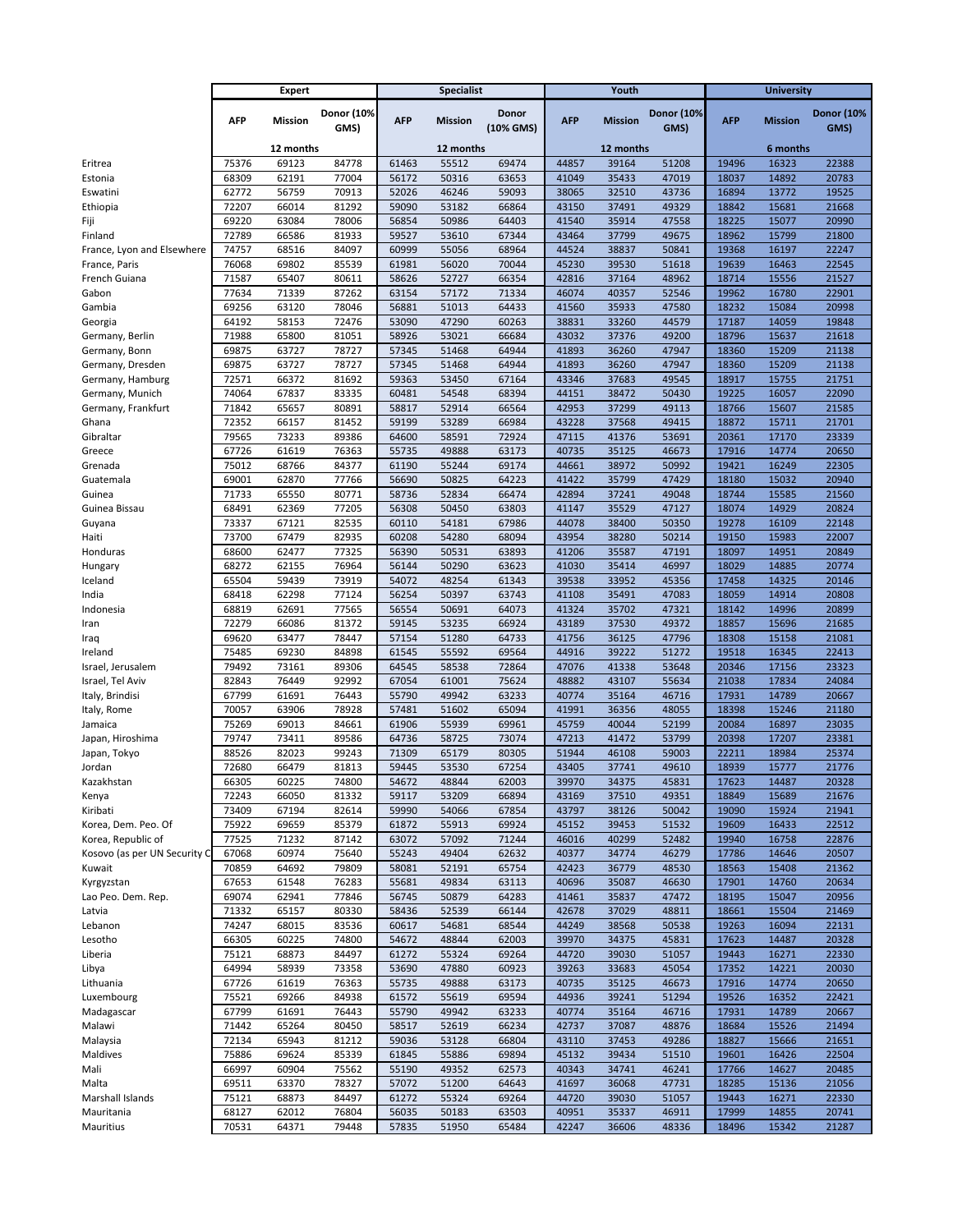|                                            | <b>Expert</b>  |                | <b>Specialist</b> |                |                |                | Youth          |                | <b>University</b> |                |                |                   |
|--------------------------------------------|----------------|----------------|-------------------|----------------|----------------|----------------|----------------|----------------|-------------------|----------------|----------------|-------------------|
|                                            |                |                | Donor (10%        |                |                | <b>Donor</b>   |                |                | <b>Donor (10%</b> |                |                | <b>Donor (10%</b> |
|                                            | <b>AFP</b>     | <b>Mission</b> | GMS)              | <b>AFP</b>     | <b>Mission</b> | (10% GMS)      | AFP            | <b>Mission</b> | GMS)              | <b>AFP</b>     | <b>Mission</b> | GMS)              |
|                                            |                | 12 months      |                   |                | 12 months      |                |                | 12 months      |                   |                | 6 months       |                   |
| Mexico                                     | 70276          | 64120          | 79168             | 57645          | 51762          | 65274          | 42109          | 36472          | 48185             | 18443          | 15290          | 21229             |
| Micronesia, Fed States of                  | 75121          | 68873          | 84497             | 61272          | 55324          | 69264          | 44720          | 39030          | 51057             | 19443          | 16271          | 22330             |
| Moldova                                    | 68200          | 62084          | 76884             | 56090          | 50236          | 63563          | 40990          | 35375          | 46954             | 18014          | 14870          | 20758             |
| Monaco                                     | 76068          | 69802          | 85539             | 61981          | 56020          | 70044          | 45230          | 39530          | 51618             | 19639          | 16463          | 22545             |
| Mongolia                                   | 69438          | 63299          | 78246             | 57017          | 51147          | 64583          | 41658          | 36029          | 47688             | 18270          | 15121          | 21039             |
| Montenegro                                 | 64848          | 58796          | 73198             | 53581          | 47772<br>49058 | 60803          | 39184          | 33606          | 44967             | 17322          | 14192          | 19997             |
| Morocco<br>Mozambique                      | 66597<br>71187 | 60511<br>65014 | 75121<br>80170    | 54890<br>58326 | 52432          | 62243<br>66024 | 40127<br>42600 | 34529<br>36953 | 46004<br>48724    | 17683<br>18631 | 14546<br>15475 | 20394<br>21436    |
| Myanmar                                    | 71187          | 65014          | 80170             | 58326          | 52432          | 66024          | 42600          | 36953          | 48724             | 18631          | 15475          | 21436             |
| Namibia                                    | 65467          | 59404          | 73879             | 54044          | 48228          | 61313          | 39518          | 33933          | 45334             | 17450          | 14317          | 20137             |
| Nauru                                      | 75585          | 69328          | 85008             | 61620          | 55665          | 69646          | 44966          | 39270          | 51327             | 19545          | 16371          | 22442             |
| Nepal                                      | 66487          | 60404          | 75001             | 54808          | 48977          | 62153          | 40068          | 34471          | 45939             | 17661          | 14524          | 20369             |
| Netherlands                                | 74028          | 67801          | 83295             | 60454          | 54521          | 68364          | 44131          | 38453          | 50409             | 19218          | 16050          | 22082             |
| New Caledonia                              | 72170          | 65979          | 81252             | 59063          | 53155          | 66834          | 43130          | 37472          | 49307             | 18834          | 15674          | 21660             |
| New Zealand                                | 62590          | 56581          | 70713             | 51890          | 46112          | 58943          | 37967          | 32413          | 43629             | 16856          | 13735          | 19484             |
| Nicaragua                                  | 68965<br>69948 | 62834<br>63799 | 77725<br>78807    | 56663<br>57399 | 50798<br>51521 | 64193<br>65004 | 41403<br>41933 | 35779<br>36299 | 47407<br>47990    | 18172<br>18375 | 15025<br>15224 | 20932<br>21155    |
| Niger<br>Nigeria                           | 71624          | 65443          | 80651             | 58654          | 52753          | 66384          | 42836          | 37183          | 48984             | 18721          | 15563          | 21536             |
| North Macedonia                            | 65795          | 59725          | 74239             | 54290          | 48469          | 61583          | 39695          | 34106          | 45529             | 17518          | 14384          | 20212             |
| Norway                                     | 73117          | 66908          | 82293             | 59772          | 53851          | 67614          | 43640          | 37972          | 49869             | 19030          | 15866          | 21875             |
| Oman                                       | 69802          | 63656          | 78647             | 57290          | 51414          | 64884          | 41854          | 36222          | 47904             | 18345          | 15195          | 21122             |
| Pakistan                                   | 68345          | 62227          | 77044             | 56199          | 50343          | 63683          | 41069          | 35452          | 47040             | 18044          | 14900          | 20791             |
| Palau                                      | 74465          | 68230          | 83776             | 60781          | 54842          | 68724          | 44367          | 38684          | 50668             | 19308          | 16138          | 22181             |
| <b>State of Palestine</b>                  | 79492          | 73161          | 89306             | 64545          | 58538          | 72864          | 47076          | 41338          | 53648             | 20346          | 17156          | 23323             |
| Panama                                     | 71478          | 65300          | 80490             | 58545          | 52646          | 66264          | 42757          | 37106          | 48897             | 18691          | 15534          | 21503             |
| Papua New Guinea                           | 83426          | 77020<br>60476 | 93633<br>75081    | 67491          | 61430<br>49031 | 76104<br>62213 | 49196<br>40107 | 43415<br>34510 | 55980<br>45982    | 21158<br>17676 | 17952<br>14538 | 24216<br>20386    |
| Paraguay<br>Peru                           | 66560<br>69984 | 63835          | 78847             | 54863<br>57426 | 51548          | 65034          | 41952          | 36318          | 48012             | 18383          | 15231          | 21163             |
| Philippines                                | 73044          | 66836          | 82213             | 59717          | 53798          | 67554          | 43601          | 37933          | 49826             | 19015          | 15851          | 21858             |
| Poland                                     | 64630          | 58582          | 72957             | 53417          | 47612          | 60623          | 39067          | 33490          | 44838             | 17277          | 14148          | 19947             |
| Portugal, Guimaraes                        | 60368          | 54401          | 68269             | 50226          | 44479          | 57113          | 36770          | 31240          | 42311             | 16397          | 13285          | 18979             |
| Portugal, Lisbon                           | 69147          | 63013          | 77926             | 56799          | 50932          | 64343          | 41501          | 35875          | 47515             | 18210          | 15062          | 20973             |
| <b>Puerto Rico</b>                         | 67799          | 61691          | 76443             | 55790          | 49942          | 63233          | 40774          | 35164          | 46716             | 17931          | 14789          | 20667             |
| Qatar                                      | 78108          | 71803          | 87783             | 63509          | 57520          | 71724          | 46330          | 40607          | 52827             | 20060          | 16876          | 23008             |
| Romania                                    | 63391<br>73081 | 57367<br>66872 | 71595<br>82253    | 52490<br>59745 | 46701<br>53824 | 59603<br>67584 | 38399<br>43621 | 32837<br>37953 | 44104<br>49847    | 17021<br>19022 | 13897<br>15858 | 19666<br>21867    |
| Russian Federation<br>Rwanda               | 66451          | 60368          | 74961             | 54781          | 48951          | 62123          | 40048          | 34452          | 45917             | 17653          | 14516          | 20361             |
| Saint Helena                               | 73409          | 67194          | 82614             | 59990          | 54066          | 67854          | 43797          | 38126          | 50042             | 19090          | 15924          | 21941             |
| St. Lucia                                  | 74319          | 68087          | 83616             | 60672          | 54735          | 68604          | 44288          | 38607          | 50581             | 19278          | 16109          | 22148             |
| Samoa                                      | 72170          | 65979          | 81252             | 59063          | 53155          | 66834          | 43130          | 37472          | 49307             | 18834          | 15674          | 21660             |
| Sao Tome and Principe                      | 70094          | 63942          | 78968             | 57508          | 51629          | 65124          | 42011          | 36376          | 48077             | 18405          | 15254          | 21188             |
| Saudi Arabia                               | 74611          | 68373          | 83936             | 60890          | 54949          | 68844          | 44445          | 38761          | 50754             | 19338          | 16168          | 22214             |
| Senegal                                    | 69256          | 63120          | 78046             | 56881          | 51013          | 64433          | 41560          | 35933          | 47580             | 18232          | 15084          | 20998             |
| Serbia                                     | 67070          | 60976          | 75642             | 55244          | 49406          | 62633          | 40382          | 34779          | 46284             | 17781          | 14642          | 20501             |
| Seychelles<br>Sierra Leone                 | 76796<br>74502 | 70517<br>68266 | 86341<br>83816    | 62527<br>60808 | 56556<br>54869 | 70644<br>68754 | 45623<br>44386 | 39915<br>38703 | 52050<br>50689    | 19789<br>19315 | 16610<br>16146 | 22710<br>22189    |
| Singapore                                  | 83754          | 77342          | 93994             | 67736          | 61671          | 76374          | 49372          | 43588          | 56174             | 21226          | 18018          | 24291             |
| Slovak Republic                            | 67507          | 61405          | 76123             | 55572          | 49727          | 62993          | 40617          | 35010          | 46544             | 17871          | 14730          | 20601             |
| Slovenia                                   | 71150          | 64978          | 80130             | 58299          | 52405          | 65994          | 42580          | 36933          | 48703             | 18623          | 15467          | 21428             |
| Solomon Islands                            | 75594          | 69338          | 85018             | 61627          | 55672          | 69654          | 44975          | 39280          | 51337             | 19541          | 16367          | 22437             |
| Somalia                                    | 72243          | 66050          | 81332             | 59117          | 53209          | 66894          | 43169          | 37510          | 49351             | 18849          | 15689          | 21676             |
| South Africa                               | 66415          | 60333          | 74921             | 54753          | 48924          | 62093          | 40028          | 34433          | 45896             | 17646          | 14509          | 20353             |
| South Sudan                                | 78836          | 72518          | 88585             | 64054          | 58056          | 72324          | 46722          | 40992          | 53259             | 20210          | 17023          | 23174             |
| Spain<br>Sri Lanka                         | 69256<br>68710 | 63120<br>62584 | 78046<br>77445    | 56881<br>56472 | 51013<br>50611 | 64433<br>63983 | 41560<br>41265 | 35933<br>35645 | 47580<br>47256    | 18232<br>18120 | 15084<br>14973 | 20998<br>20874    |
| St. Kitts and Nevis                        | 75012          | 68766          | 84377             | 61190          | 55244          | 69174          | 44661          | 38972          | 50992             | 19421          | 16249          | 22305             |
| St. Vincent and the Grenadin               | 75012          | 68766          | 84377             | 61190          | 55244          | 69174          | 44661          | 38972          | 50992             | 19421          | 16249          | 22305             |
| Sudan                                      | 76432          | 70160          | 85940             | 62254          | 56288          | 70344          | 45427          | 39722          | 51834             | 19714          | 16536          | 22628             |
| Suriname                                   | 71733          | 65550          | 80771             | 58736          | 52834          | 66474          | 42894          | 37241          | 49048             | 18744          | 15585          | 21560             |
| Sweden                                     | 75594          | 69338          | 85018             | 61627          | 55672          | 69654          | 44975          | 39280          | 51337             | 19541          | 16367          | 22437             |
| Switzerland                                | 85940          | 79486          | 96398             | 69373          | 63278          | 78174          | 50550          | 44742          | 57470             | 21677          | 18461          | 24787             |
| Syrian Arab Republic                       | 67799          | 61691          | 76443             | 55790          | 49942          | 63233          | 40774          | 35164          | 46716             | 17931          | 14789          | 20667             |
| Tajikistan<br>Tanzania, United Republic of | 67143<br>72024 | 61047<br>65836 | 75722<br>81091    | 55299<br>58954 | 49459<br>53048 | 62693<br>66714 | 40421<br>43051 | 34818<br>37395 | 46328<br>49221    | 17796<br>18804 | 14656<br>15644 | 20518<br>21627    |
| Thailand                                   | 73081          | 66872          | 82253             | 59745          | 53824          | 67584          | 43621          | 37953          | 49847             | 19022          | 15858          | 21867             |
| Timor-Leste                                | 73992          | 67765          | 83255             | 60427          | 54494          | 68334          | 44111          | 38434          | 50387             | 19210          | 16042          | 22073             |
| Togo                                       | 72534          | 66336          | 81652             | 59336          | 53423          | 67134          | 43326          | 37664          | 49523             | 18909          | 15748          | 21742             |
| Tonga                                      | 68491          | 62369          | 77205             | 56308          | 50450          | 63803          | 41147          | 35529          | 47127             | 18074          | 14929          | 20824             |